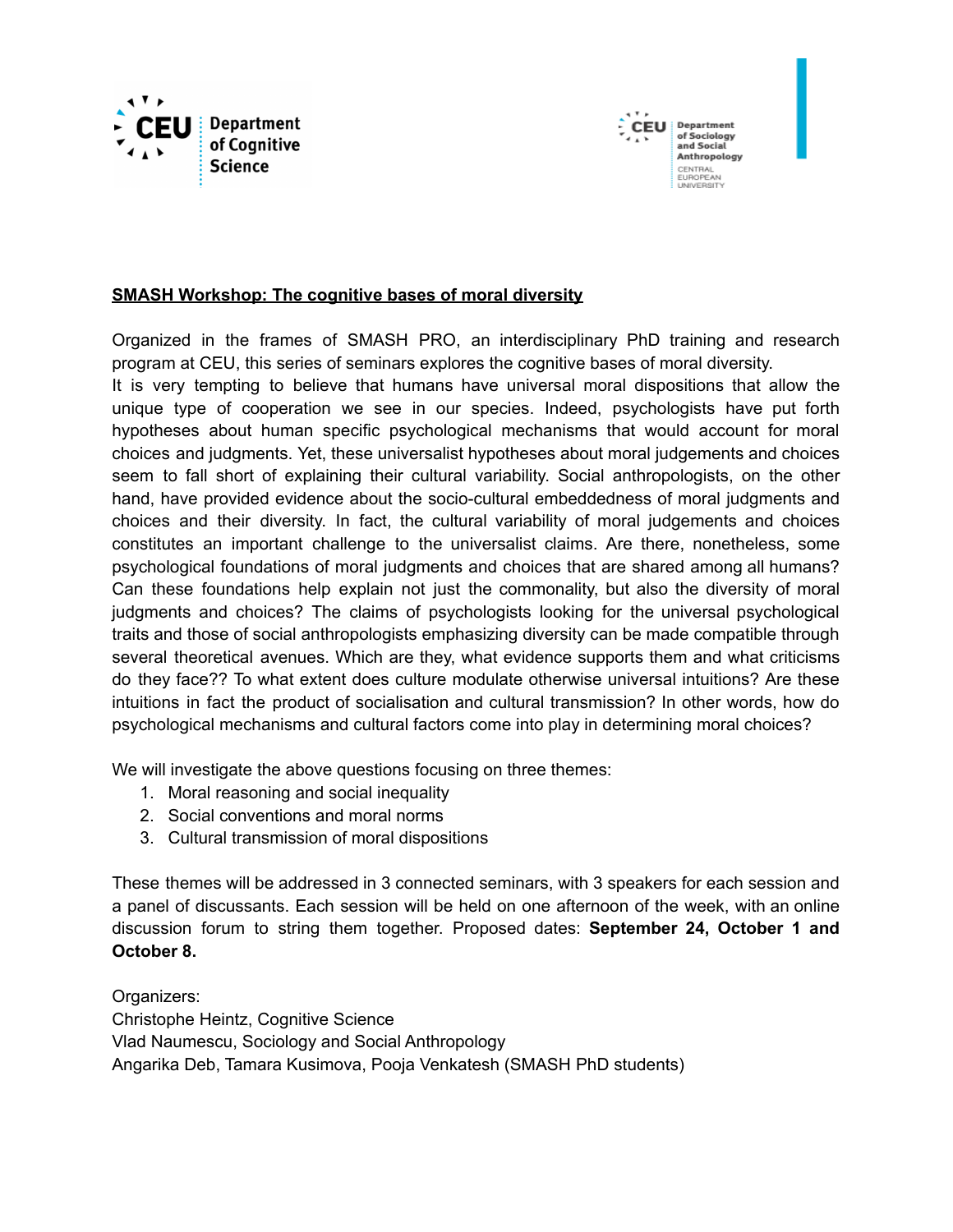



# **Seminar 1. Moral reasoning and social inequality**

Moral judgments are shaped by moral values and intuitions, but are also constrained by the type of justifications one can provide. The latter will, in turn, be dependent on common ground, institutions, past discourses and traditions. What can the analysis of moral judgements tell us about the factors that shape moral attitudes towards inequality? How do people perceive (in)equality and how is this perception shaped by social institutions, socio-economic background and in-group and out-group comparison? Which discourses about distributions of costs and benefits are culturally successful and why? How do discourses in turn motivate actual choices?

#### **How moral is inequality?**

Daniel Nettle, Newcastle University

Humans have been described as naturally egalitarian, and averse to inequality. On the other hand, people also subscribe to ethics of deservingness: those who make more effort should take more reward. These conflicting intuitions collide in the arena of redistribution. I will review recent psychological work showing that the extent to which people think it is moral to reduce inequality through redistribution varies by situation. It is viewed as most justifiable amongst people who get what they have largely through chance; who are homogeneous in the right way; and who face external threats. Cross-national differences and temporal trends in support for redistribution reflect changes in some of these appraisals.

# **Building 'Community', Building 'The State': Moralities of Cooperation in Amazonia** Harry Walker, LSE

Beginning in the latter half of the twentieth century, the indigenous peoples of the upper Amazon have embarked on a striking transition from a relatively mobile, dispersed mode of existence in small, autarkic kin-based groups, to a more sedentary lifestyle in stable, legally recognised "communities" requiring more intensive forms of cooperation with ever more distant kin and, increasingly, non-kin. This may be understood as the result of a process of state expansion, involving various forms of coercion and persuasion as well as genuine desire for change on the part of indigenous peoples themselves. My aim in this paper is to use this as a case study for examining empirically some of the assumptions and predictions of the interdisciplinary literature on cooperation, including approaches in evolutionary psychology, culture-gene coevolution, and collective action, which variously draw attention to the importance of individual reputation; shared norms of fairness; institutions (including markets and world religion); the punishment of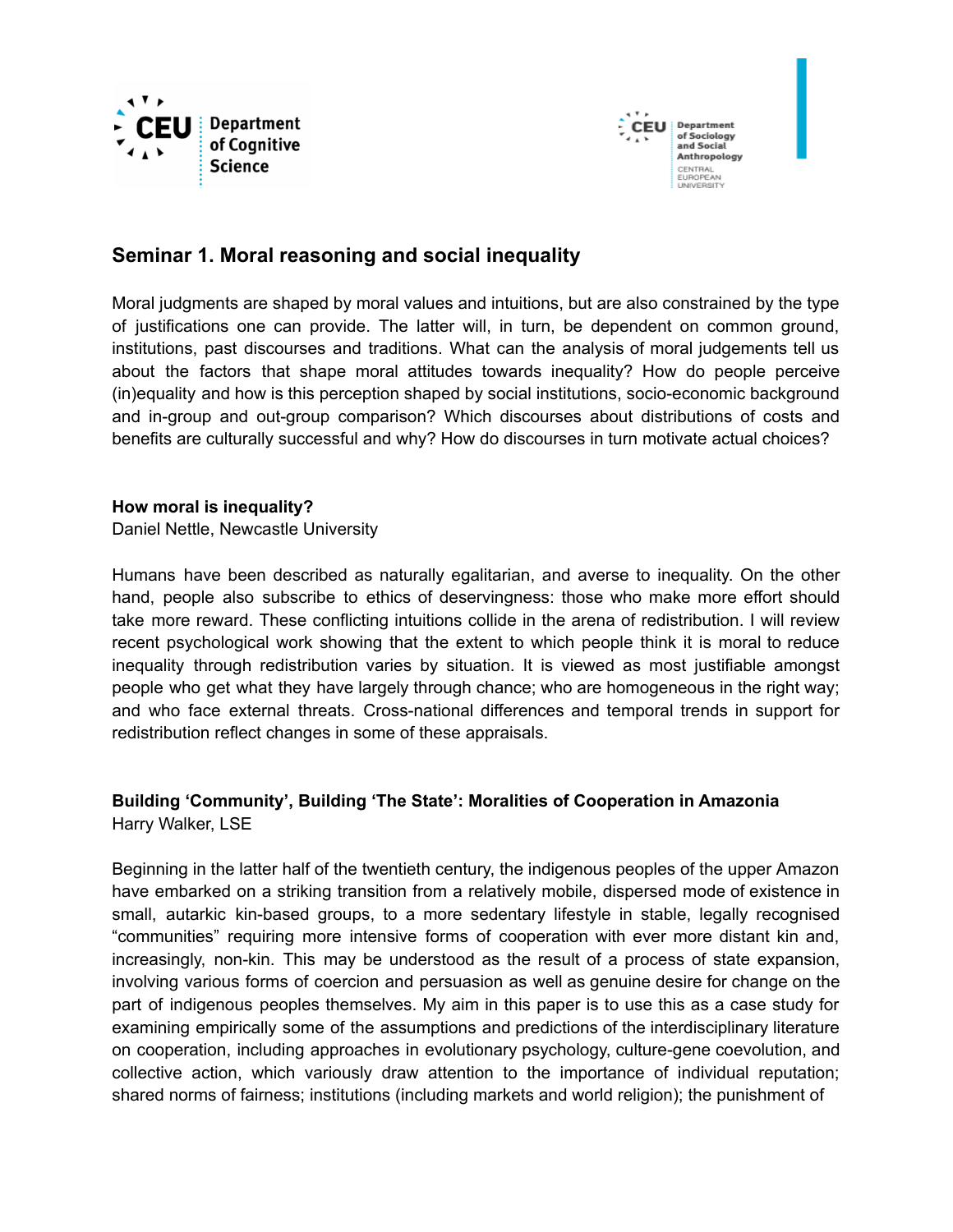



non-cooperators; and cultural conceptions of the transparent rational individual. As well as ethnography based on long-term participant observation among the Peruvian Urarina, the analysis draws on an experiment designed to test how peoples' moral judgements might correlate with their degree of integration into markets and the state. While the formal results were inconclusive, the experience of carrying out the experiment, in conjunction with the qualitative data collected, called into question the premise of a straightforward trajectory of integration, or evolution of cooperation. Moreover, the key social factors that appear to influence peoples' moral reasoning in significant ways in this context included dominant conceptions of the nature of wealth; forms of leadership and public accountability; gender and age differentials; and historical experiences of collective action.

### **Cultural Narratives of Inequality and Responsibility among Russian Youth**

Tamara Kusimova, CEU

Russia is known for its high levels of inequality: its Gini index is around 0,4 (like in the U.S.), and the richest 10% account for 83% of all personal wealth (higher than the U.S. and China). Beyond the apparent drawbacks of slowing economic growth this level of inequality affects opportunities for upward social mobility, an issue that is much more tangible in everyday life. Education is one of the most important channels of upward social mobility, but according to current research, education and one's life trajectory depend mainly on the family's socio-economic status. Despite numerous studies of monetary inequality in contemporary Russia, only a few focus on subjective perceptions of inequality and the moral reasoning behind it. The study I will present is a qualitative research of young people with underprivileged backgrounds (usually an intersection of low-income families from a small town or village) that entered top tier universities and moved to Moscow. These are rare cases of upward social mobility through education that presumably allow respondents to grasp the differences between two contrasting socio-economic contexts and articulate their views on the forms of inequality they encounter on their own terms. My presentation will address the following questions: 1) what factors justify their moral attitudes to socio-economic inequality 2) to which extent inequality can be morally justifiable? 3) what constitutes morally "good" and "bad" ways to succeed in life?

**Discussant:** Radu Umbres, NSPSPA Bucharest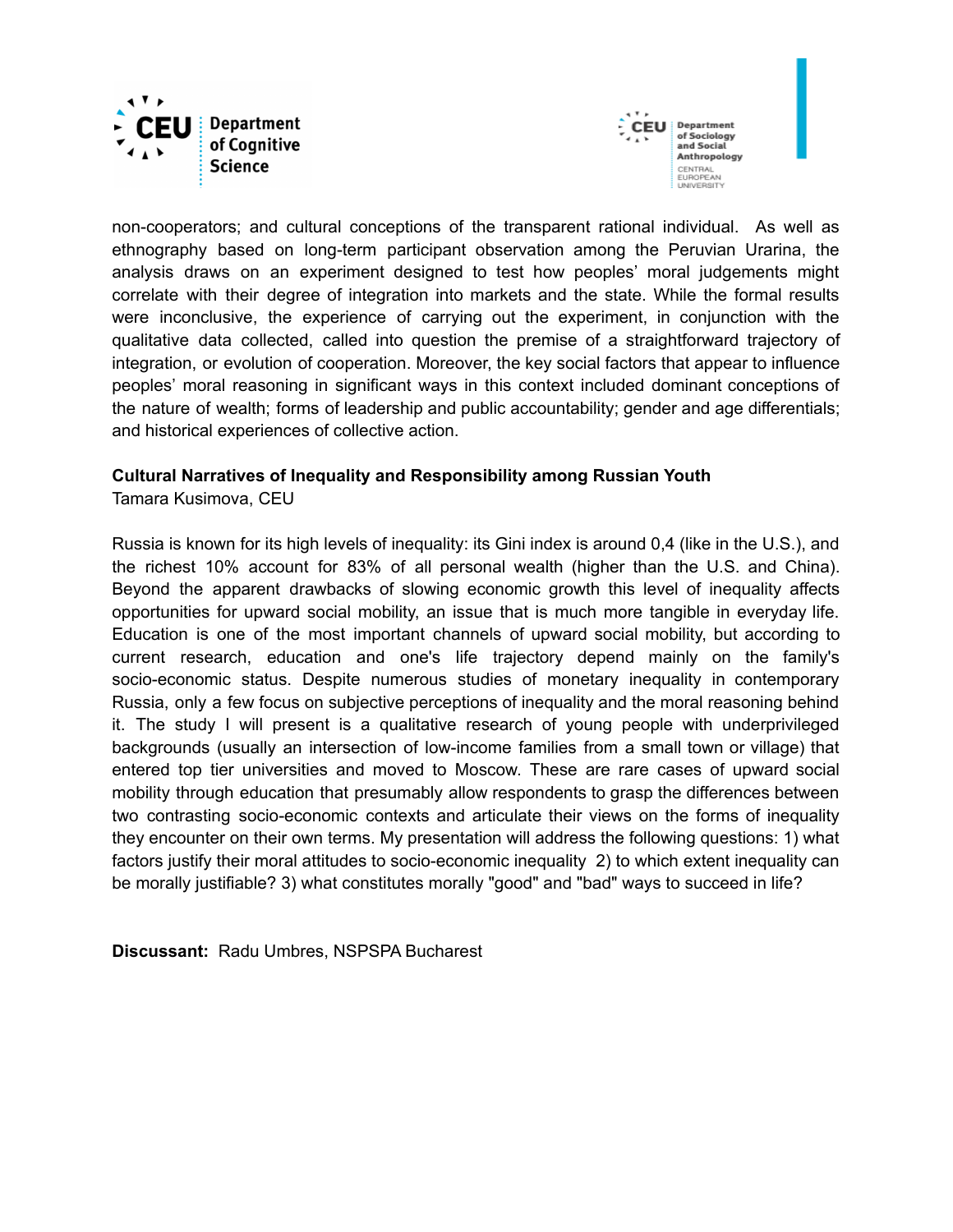



# **Seminar 2. Social conventions vs. moral norms**

This seminar investigates the relation between social conventions and moral norms. How are the two related and where do they differ? Conventions are especially fruitful for solving coordination problems. For instance, 'drive on the right' is a convention that enables coordinated driving. These conventions however, are tainted with moral concerns and attitudes. People not following certain rules are condemned and punished. In particular, rules enabling successful coordination are likely to gain a moral valence. How likely are the first to become the second? Can the arbitrariness of conventions account for the diversity of moral norms? The stronger proposal here would be that norms have their origins and bases in moral intuitions.

# **Morality as Cooperation: The new science of right and wrong**

### Oliver Curry, Oxford University

What is morality? How many moral values are there? And what are they? According to the theory of morality-as-cooperation, morality is a collection of biological and cultural solutions to the problems of cooperation recurrent in human social life. This theory predicts that there will be as many different types of morality as there are different types of cooperation. Previous research, drawing on evolutionary game theory, has identified at least seven different types of cooperation, and used them to explain seven different types of morality: family values, group loyalty, reciprocity, heroism, deference, fairness and property rights. Here we explore the conjecture that these simple moral 'elements' combine to form a much larger number of more complex moral 'molecules', and that as such morality is a combinatorial system. For each combination of two elements, we hypothesise a candidate moral molecule, and successfully locate an example of it in the professional and popular literature. These molecules include: fraternity, blood revenge, family pride, filial piety, gavelkind, primogeniture, friendship, patriotism, tribute, diplomacy, common ownership, honour, confession, turn taking, restitution, modesty, mercy, munificence, arbitration, mendicancy, and queuing. These findings indicate that morality – like many other physical, biological, psychological and cultural systems – is indeed a combinatorial system. Thus morality-as-cooperation provides a principled and powerful theory that explains why there are many moral values, and successfully predicts what they will be; and it generates a systematic framework that has the potential to explain all moral ideas, possible and actual. Pursuing the many implications of this theory will help to place the study of morality on a more secure scientific footing.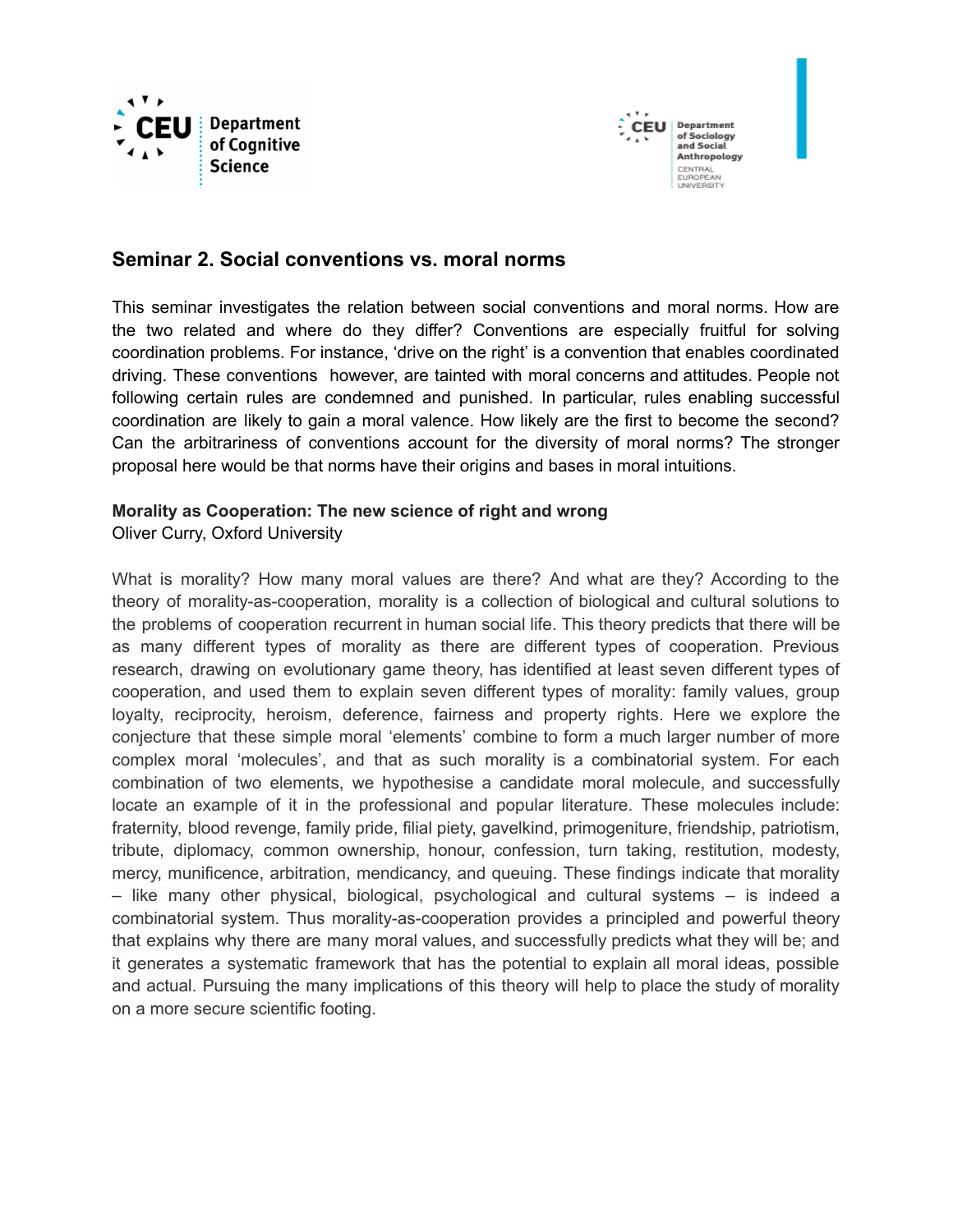



# **Modeling Minimal Conditions for Social Ills**

Cailin O'Connor, UCI

There have been many worries within philosophy about the epistemic role of simplified mathematical models such as those used in economics and the other social sciences. In particular, many have wondered how and whether such models can illuminate complex phenomena related to human societies. This paper will discuss a class of idealized models that outline what I call "minimal conditions for social ills". But are such models useful to thinking about these complex factors? And, if so, how? Some such models will track actual causal factors that generate real world problems. Others may or may not. Whether or not these models do track these real-world factors is irrelevant to the role they play in showing that

minimal, realistic factors are enough to generate social problems. In doing this they provide important counterfactual information. Investigations of social ills are often aimed at interventions to stop them. Given this it is important to know: if we intervene on the current causes of some social problem, what other common social factors might continue to contribute to it? I consider a case study using models of the emergence of inequity between social identity groups, and also consider what other models might fall under this heading.

### **Unpacking what goes on in-house: Fairness in division of household labour** Angarika Deb, CEU

Is the 'sense of fairness' a culturally-determined norm, providing conventions for large-scale coordination? Or is it a dynamic evaluation of inputs and payoffs, maximising the expected utility of individuals? Most likely, it is a complex cognitive model, involving both. I explore the 'sense of fairness' in the specific case of gendered division of household labour. Current literature is split on the relative importance of pre-existing norms and conventions that facilitate coordination and the role of individual bargaining for bringing about a 'sense of fairness'. The case of gendered division of household labour provides us a unique case study for understanding the relation between both. Couples engage in regular interactions, bargaining and conversations, have dynamic cooperative relations, while being deeply embedded in the cultural setting of social and family lives. In my talk, I discuss these competing views and how they scaffold and influence each other to bring about successful coordination within households.

### **Discussant:** Clark Barrett, UCLA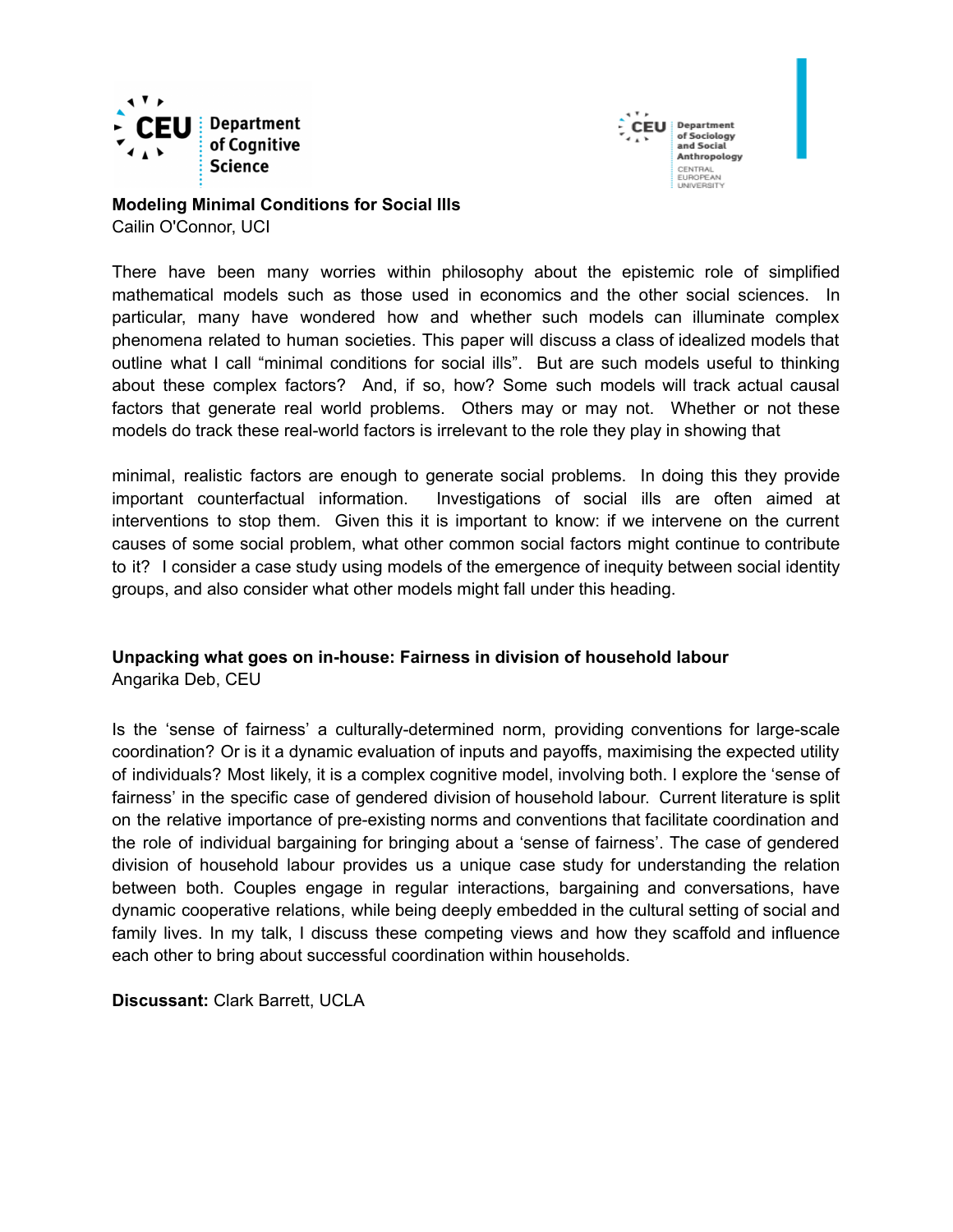



### **Seminar 3. The cultural transmission of moral dispositions**

There are diverse means through which morality is conveyed, taught and eventually become culturally stable. In particular, expressing moral standards might not be primarily a verbal practice but taught through peripheral participation and ostensive behavior. In foregrounding this modality of transmission reliant on participation in intricate traditions of practice, this seminar seeks to highlight the interplay between bodily training and the moral dispositions cultivated in the acquisition of expert knowledge. What role do evolved intuitions play in the transmission of moral dispositions? How do the constraints of post- facto justifications mediate the development of moral intuitions?

# **Teaching children how to behave morally, without them knowing that they are doing so** Rita Astuti, LSE

In Betania, a fishing village in Madagascar, children are described as "animals / non humans" (biby). They don't have wisdom yet and are therefore not capable of much understanding. For this reason, they are not considered to be morally accountable, e.g. vis-à-vis the ancestors, nor are they thought to be capable of feeling shame, e.g. of exposing their genitals to siblings of the opposite gender. Despite all of this, adults are keen to instil certain behaviours in their children, even if they admit that the moral valence of these behaviours is lost to them. In this paper, I will start from this observation to then reflect on the implications of this way of teaching to become a moral person.

### **Learning not to help**

Anni Kajanus, Helsinki University

Helping as a form of cooperation involves acts that are, by definition, primarily driven by other-regarding, even altruistic, motivations, rather than by mutual benefit or interests of the helper. How do people make decisions about helping, and importantly, not helping others? This paper looks at the developmental trajectories of helping among schoolchildren in China and the UK, and the intuitions and learned conventions that play a role in the moral judgements about helping. I will focus on emotions, such as empathy, moral righteousness, guilt and fear, that are part of helping; and the processes of cultural learning that feed into both, the 'automatic' process of moral emotions, and the more flexible, 'manual' mode of moral reasoning (Greene 2013). The findings of developmental psychology suggest a trajectory of helping that progressively moves from relative impartiality toward increasing partiality. A large body of experimental work has shown that from around their first birthday – when they begin to walk and talk – children are already helpful in many situations. They